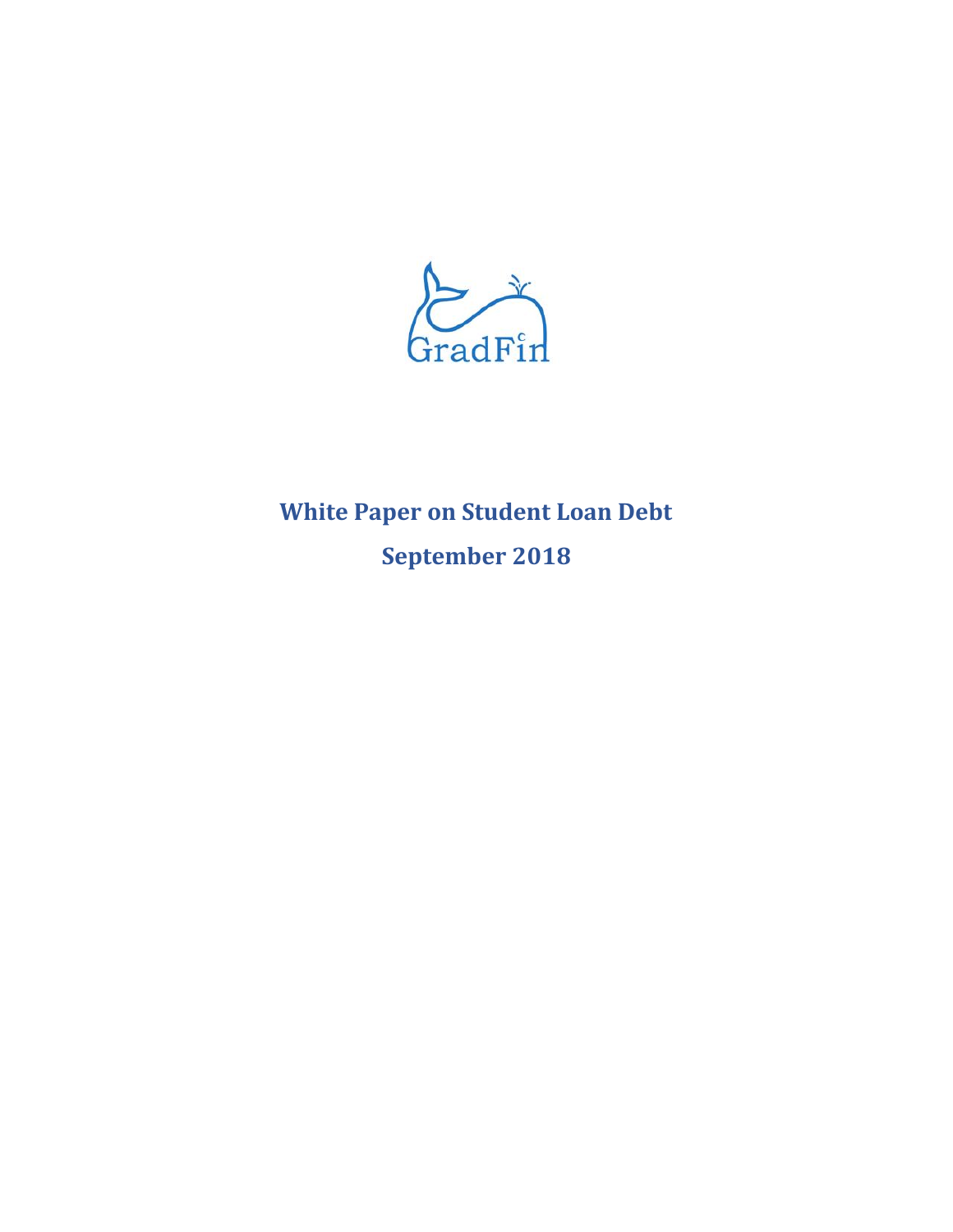

#### **Facts on Student Loan Debt**

Sixty-eight percent of those graduating with a bachelor's degree in 2015 had student debt. The average amount owed per borrower was [\\$30,100.](https://www.usatoday.com/story/money/personalfinance/2017/04/28/average-student-loan-debt-every-state/100893668/) Law school graduates from private schools average \$135,000 [in student debt;](http://www.abajournal.com/news/article/make_law_school_borrowing_data_public_and_include_it_with_admissions_offers) public school graduates average \$96,000 in debt. Lastly, medical school students graduate with an astonishing median [of \\$190,000](https://www.washingtonpost.com/news/grade-point/wp/2018/01/31/med-school-doesnt-have-to-lead-to-crushing-debt/?utm_term=.a823ddbc42f8) in student debt.

Americans owe [\\$1.41 trillion](https://www.newyorkfed.org/newsevents/news/research/2018/rp180517) in student loans. About [70 percent](https://www.cnbc.com/2017/07/03/this-is-the-age-most-americans-pay-off-their-student-loans.html) of college graduates, over 44 million Americans, have student loan debt. The average student loan borrower graduates with [\\$37,172 in student loans,](https://www.cnbc.com/2018/02/15/heres-how-much-the-average-student-loan-borrower-owes-when-they-graduate.html) a \$20,000 increase from just 13 years ago.

Women make up 56 percent of those enrolled in colleges and universities. Forty-one percent of female undergraduates took on debt in 2015-16 compared to 35 percent of their male counterparts. Upon completion of a bachelor degree, women have, on average, \$2,700 more accrued student debt than men. Women also hold almost two-thirds of all student loan debt – more than [\\$900 billion as of mid-2018.](https://www.aauw.org/research/deeper-in-debt/)

Student loan debt made up [10.5 percent](https://www2.deloitte.com/insights/us/en/economy/behind-the-numbers/return-of-consumer-debt-rising-interest-rates.html) of overall household debt in 2017, more than double the 2008 level of 4.8 percent. [Total student loan debt](https://www.frbatlanta.org/economy-matters/economic-research/2018/01/26/student-loan-borrowers-face-tough-choices) in America is higher than any other form of consumer debt aside from mortgage debt. Americans have more student loan

Recent graduates with [high student loan debt](https://www.federalreserve.gov/econres/notes/feds-notes/student-loan-debt-and-aggregate-consumption-growth-20180221.htm) are more likely than those without student debt to have lower credit scores, delay purchases of major items such as a car or house, spend less in general, and even move back in with their parents. According t[o one survey,](https://www.frbatlanta.org/economy-matters/economic-research/2018/01/26/student-loan-borrowers-face-tough-choices) over 40 percent of millennials are not saving for retirement at all.

Home ownership rates are consistently lower among graduate[s aged 20 to 33](http://libertystreeteconomics.newyorkfed.org/2017/04/diplomas-to-doorsteps-education-student-debt-and-homeownership.html) with student debt compared with those with no debt. Among similar households with a college degree, those with student debt have almost [\\$42,000](https://csd.wustl.edu/Publications/Documents/WP13-34.pdf) less in retirement savings than those without. The student loan problem is not just limited to recent college graduates - over 3.5 [million](https://www.forbes.com/sites/zackfriedman/2018/06/13/student-loan-debt-statistics-2018/#365c51c87310) Americans have Parent Plus loans totaling \$87.5 billion.

## **Atlanta Fed Study**

Earlier this year, the [Atlanta Fed published an informative study](https://www.frbatlanta.org/economy-matters/economic-research/2018/01/26/student-loan-borrowers-face-tough-choices) on the tough financial decisions facing those with student loan debt. It has a great deal of useful information and statistics on the choices recent graduates are making related to their retirement planning. For example, a recent survey found that half the respondents with student loan debt are delaying contributions to their retirement accounts.

The study also outlines questions borrowers need to ask when deciding whether to save for retirement or pay off student loans. Since there is no pre-payment penalty for paying off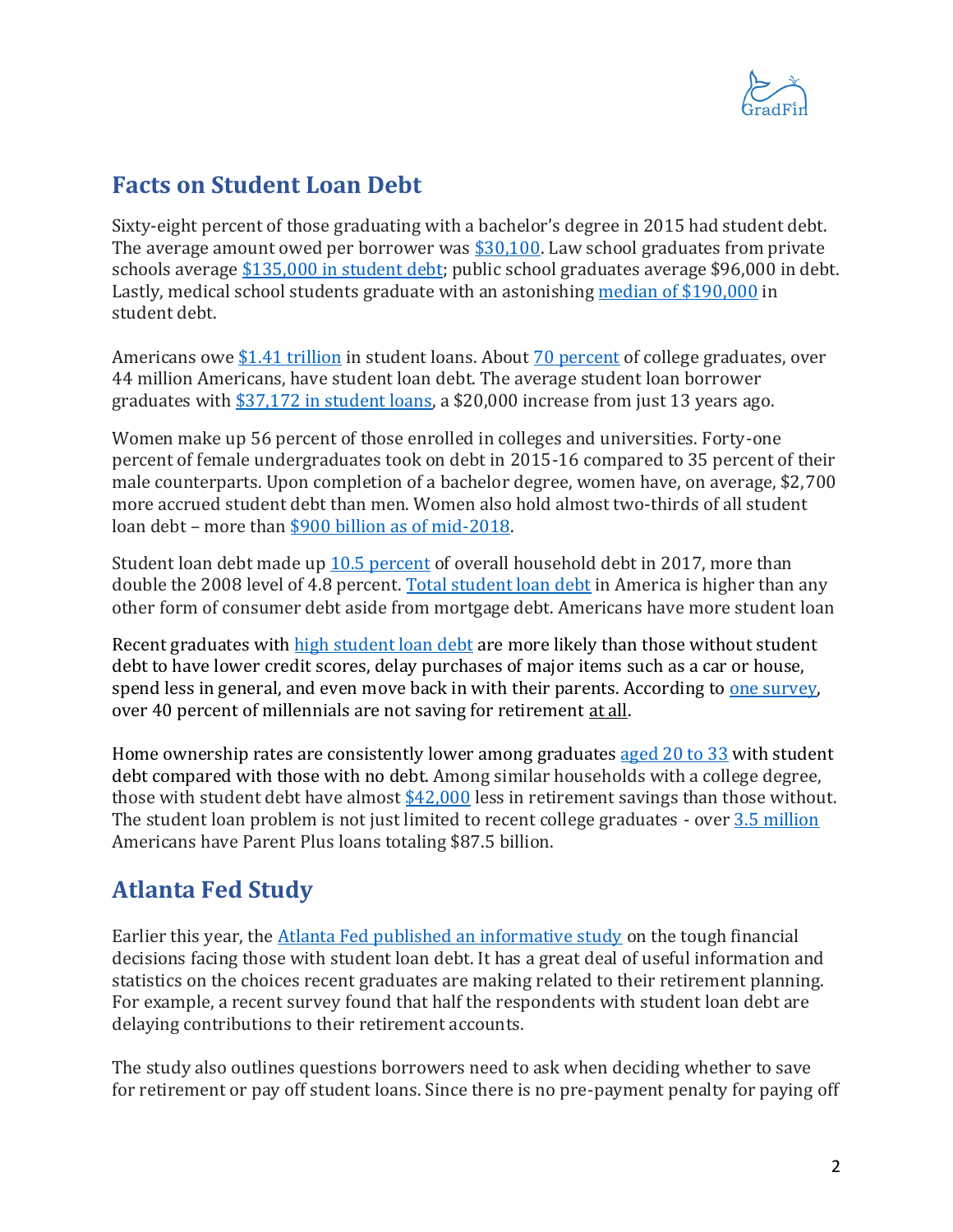

student loans early, some decide to reduce their debt rather than putting money away for retirement. There are many factors for borrowers to consider, including whether their employer offers retirement plan contributions, whether their student loan interest rates are fixed or variable, and the tax benefits of prepaying versus investing. The study is a helpful guide on what sort of questions advisors should ask about their clients' student loan debt and retirement goals.

## **Complexity of Repayment Options**

Students often graduate with between 8-12 different student loans, all of which may have different interest rates. Graduate students have an additional 4-8 loans. Borrowers are often confused about the types of loans and payment options available to them. For example, there are multiple repayment plans and protections for federal loan holders, including income-based repayment plans, payments for a standard ten-year loan, and graduated repayment plans. These options work well for a certain segment of borrowers, but may not be the right fit for higher-income borrowers that can achieve lower interest rates through private loans, which are more flexible and often have variable rates.

## **Example**

A recent graduate of a pharmaceutical school in Philadelphia recently entered the workforce with over \$134,000 in student loans averaging 6.8 percent. Her starting salary as a pharmacist is \$115,000 and she considered the best repayment options for her student loans and how to prepare to start saving for retirement through an employer sponsored retirement plan. Her student loan payments were excessive, totaling \$1,550 per month and more than \$760 per month in interest alone. By refinancing her loan into a 15-year term, [GradFin](https://www.gradfin.com/) worked with the borrower to reduce her monthly payment by \$475 per month, including a \$200 monthly reduction in interest paid. The savings were profound and resulted in new cash flow to put into her retirement plan and other financial opportunities.

## **Role of Financial Advisors**

Financial advisors play an important role in helping borrowers find the best solution for their individual financial planning needs. Since the first payment many recent graduates make is to their student loan servicer, the advice of a financial advisor is vital to ensure that borrowers have the student loan plan that best fits their needs.

Financial advisors have the experience and knowledge to put student loans in perspective of their clients' overall financial health. They can evaluate the benefits and drawbacks of saving vs. paying off a student loan. Advisors understand better than anyone how individual borrowers can best position themselves for financial stability both in the present and in the future.